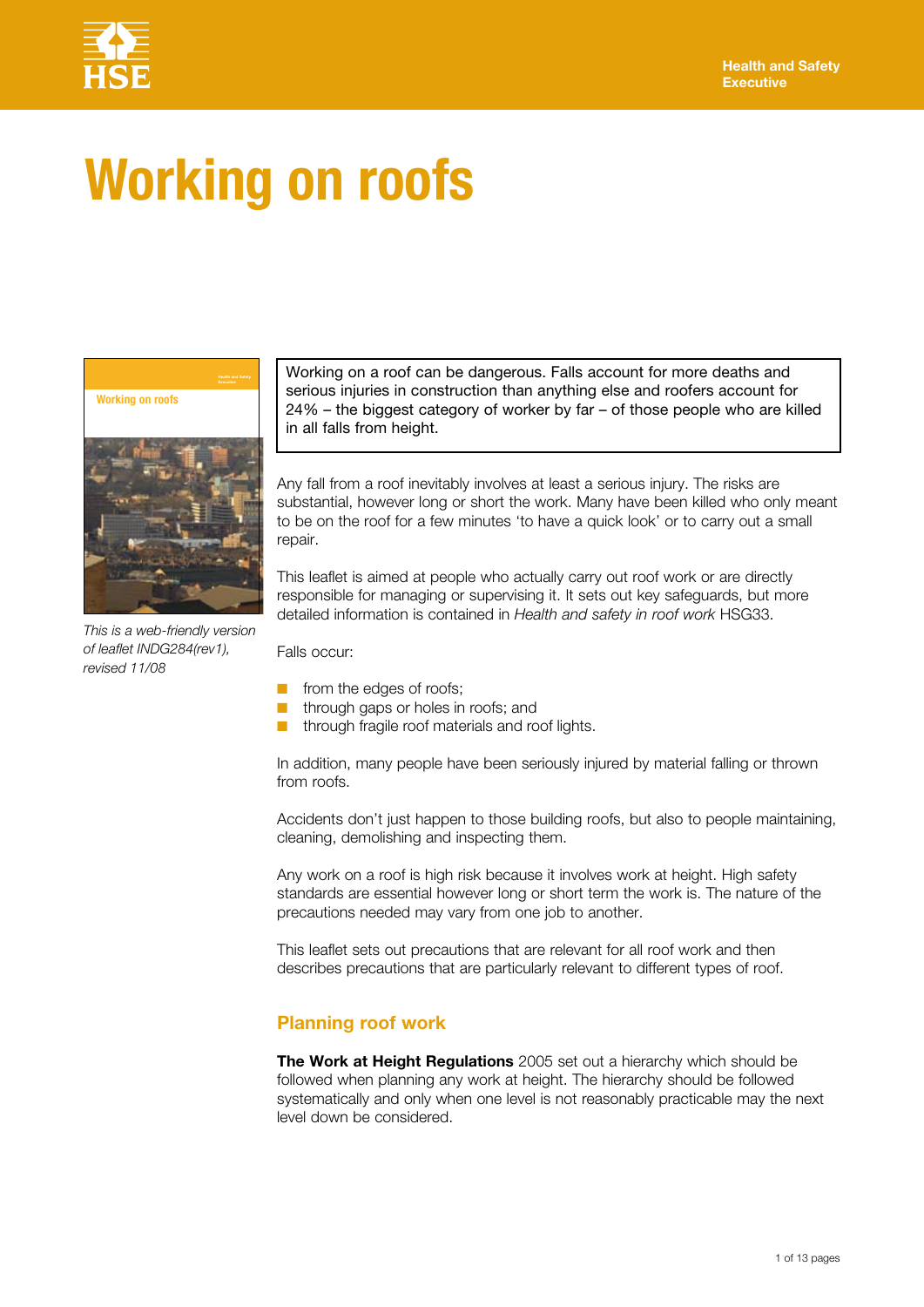Those planning work at height must:

#### avoid work at height where they can, eq:

- consider carefully whether cleaning a roof for no other reason than appearances is actually necessary;
- use a mobile elevating work platform (MEWP), telescopic pole with camera attachment or binoculars from a safe position on an adjacent building to carry out an inspection;
- **use work equipment or other measures to prevent falls where work at height cannot be avoided**, eg:
	- by using an existing (950 mm minimum height) parapet wall:
	- erecting edge protection;
	- using a MEWP to carry out the work; or - using a work-restraint system;
- Figure 1 The hierarchy for **where they cannot eliminate the**  work at height **risk of a fall, use work equipment or other measures to**



of a fall should one occur.

- **minimise the distance and consequences of a fall should one occur**, eg:
- by using nets, air or bean bags or a fall-arrest harness system.

Those in control of the work must also:

- **E** always consider measures that protect all those at risk, ie **collective protection systems** such as scaffolds, nets, soft landing systems, before measures that only protect the individual, ie **personal protection measures** such as harnesses;
- always consider **passive** systems such as nets (where the individual does not have to do anything to activate the system) before active systems such as harnesses (where the worker has to clip on); and
- make sure work is carried out only when weather conditions do not endanger the health and safety of workers.

# **Precautions for all roof work**

#### *Risk assessment and method statements*

You should carry out a risk assessment for all roof work. Simple jobs may not require a great deal. More complex jobs need to be assessed in much more depth. But all roof work is dangerous and it is essential that you identify the risks before the work starts and that the necessary equipment, appropriate precautions and systems of work are provided and implemented.

Except for the simplest jobs where the necessary precautions are straightforward and can be easily repeated (eg use a proper roofing ladder to replace a ridge tile), you should prepare safety method statements. They should be specific and relevant to the job in hand and clearly describe the precautions and system of work identified during risk assessment. Diagrams or pictures can often say more and be clearer than text. Everyone involved in the work needs to know what the method statement says and what they have to do. This might need someone to explain the statement for more complicated jobs. There will usually need to be some supervision during the work to check that the correct procedures are followed.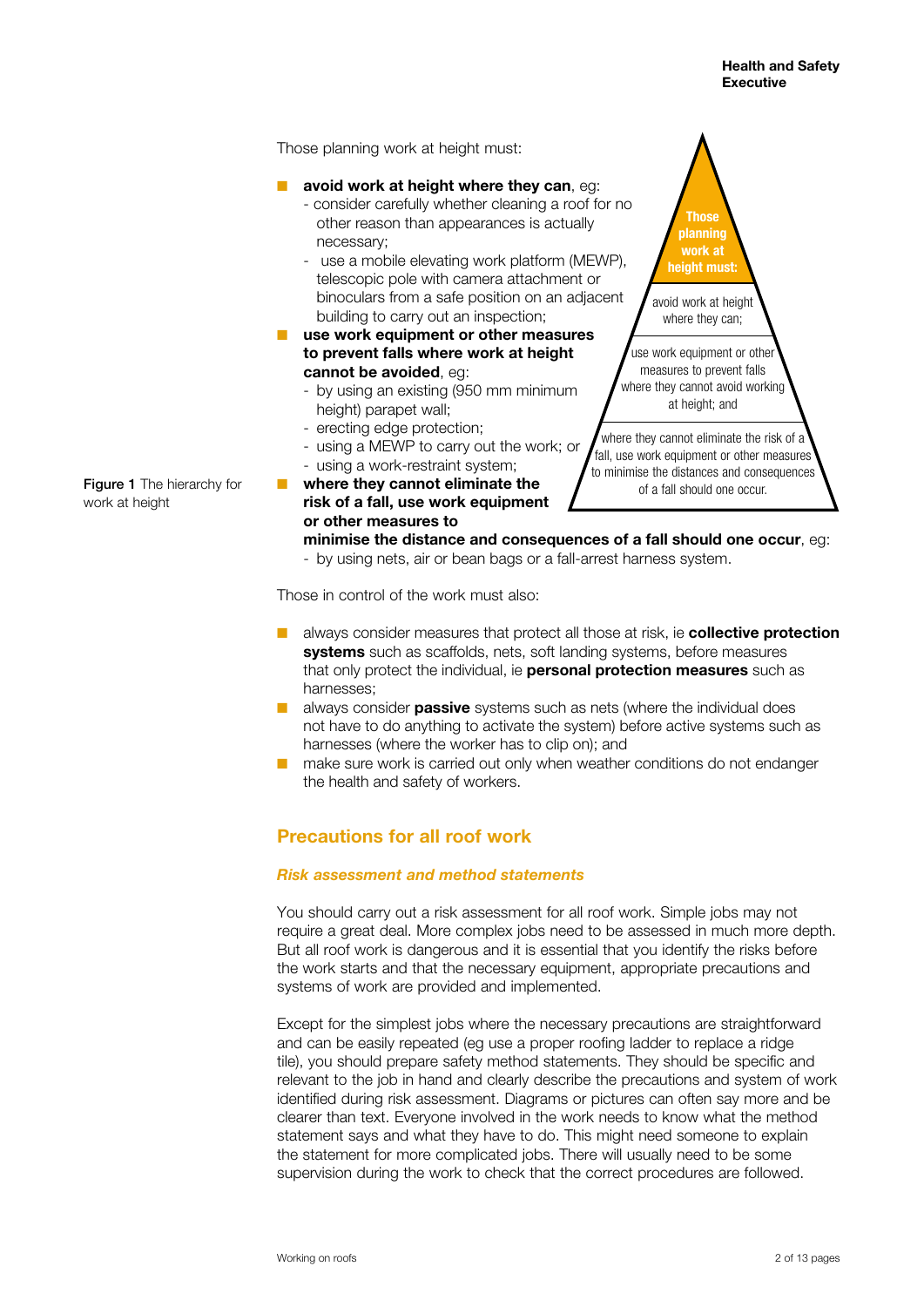#### *Getting on and off the roof*

Getting on and off the roof is a major risk. A secure means of entry and exit is essential. A general access scaffold or tower scaffold (preferably of the stairway design) will provide suitable access. A properly secured ladder is the minimum requirement.

#### *Edge protection*

Wherever anyone could fall, the first line of defence is to provide adequate edge protection to **prevent** a fall occurring. This should include or be equivalent to:

- a main guard rail at least 950 mm above the edge;
- a toe board and brick guard where there is risk of objects being kicked off the edge of the platform; and
- a suitable number of intermediate guard rails or suitable alternatives positioned so that there is no gap more than 470 mm.

Sometimes a roof parapet may provide equivalent protection but if it does not, extra protection will be required.

### *Work platforms*

As well as edge protection, it is just as important to provide an adequate and secure working platform from which to carry out the work. In many cases the roof itself will provide this. If it does not (eg when working on a chimney on a pitched roof), a platform should be provided. If appropriate, a MEWP may be suitable for some work where it can be carried out from inside the basket.

#### *Fall mitigation*

inflatable air bags, can **minimise** the consequences of any Providing adequate platforms and edge protection may not always be possible or reasonably practicable. If so, safety nets or soft landing systems, such as bean bags or potential injury.

If nets are used make sure that they are properly installed by competent riggers as close under the work surface as possible to minimise the distance fallen.

Personal fall arrest systems such as harnesses, which only protect the individual (unlike collective systems such as nets which protect more than one individual), should be seen as lower down the hierarchy as they do not prevent the fall, only minimise the consequences and protect the individual worker. In addition, these systems require a sufficiently strong anchorage point, user discipline and active monitoring by management.

#### *Falling material*

Keep a tidy site: stop material which could fall from accumulating.

Never throw anything from a roof or scaffold. Use enclosed rubbish chutes or lower material to the ground in containers – see Figure 2.

Figure 2 Rubbish chute and skip are positioned to take waste materials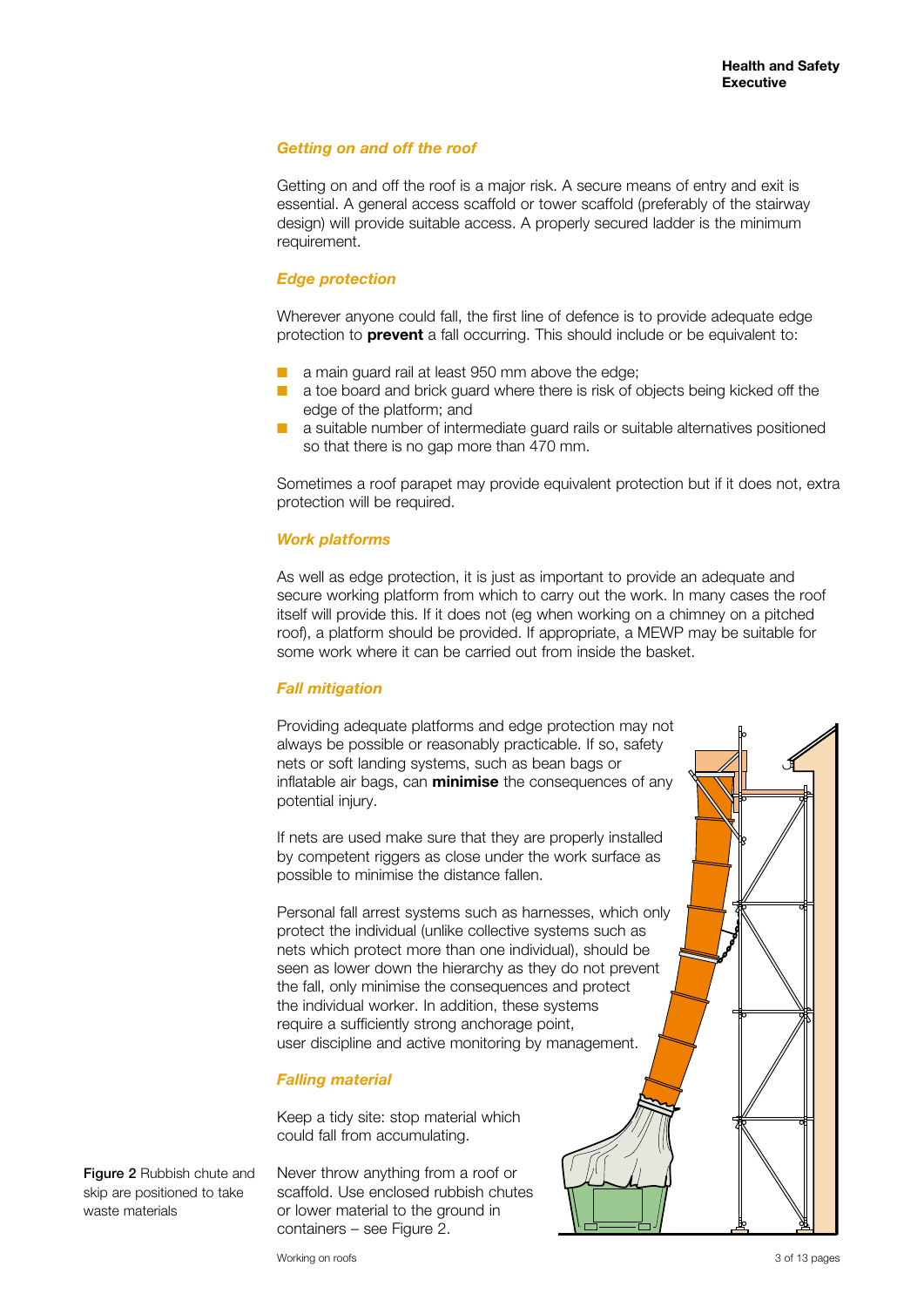Prevent access to danger areas underneath or adjacent to roof work. Where this cannot be guaranteed, consider using debris netting, fans, covered walkways or similar safeguards to stop falling material causing injury.

Particular care is needed where there is public access close to roof work. If possible, try to arrange for work to be carried out when passers-by will not be there, eg carry out repairs to schools during the school holidays. If this cannot be arranged, minimise public access to danger areas. In some cases physical protection to catch falling materials, eg scaffold fans or debris netting, may be appropriate. Remember that even fine material such as dusts can cause discomfort or eye injuries.

#### *Training*

Roof workers need the appropriate knowledge, skills, training and experience to work safely, or should be under the supervision of someone else who has it. They need to be able to recognise the risks, understand the appropriate systems of work and be competent in the skills to carry them out such as:

- **■** installing edge protection:
- operating a MEWP:
- manually handling materials:
- erection of tower scaffolds; and
- installing and wearing harness systems (including rescue procedures).

Workers need training and experience to achieve these competencies. It is not enough to hope that they will 'pick up safety on the job'.



Figure 3 Proprietary access system for roof work Figure 4 A mobile elevating platform being used to replace a roof sheet

#### *Weather conditions*

The Work at Height Regulations 2005 specifically state that work should not be carried out if weather conditions could endanger the health and safety of workers. Do not work on roofs in icy, rainy or windy conditions. Anyone carrying a roof sheet can easily be blown off the roof if they are caught by a gust of wind.

Avoid excessive exposure to sunlight by wearing appropriate clothing and using sun creams. Too much exposure to sunlight can cause skin cancer.

#### *Short-duration work*

Short-duration work means tasks that are measured in minutes rather than hours. It includes tasks such as inspection, replacing a few tiles or minor adjustment of a television aerial. It may not be reasonably practicable to provide full edge protection for short-duration work but you will need to provide something in its place. The minimum requirements for short-duration work on a roof are: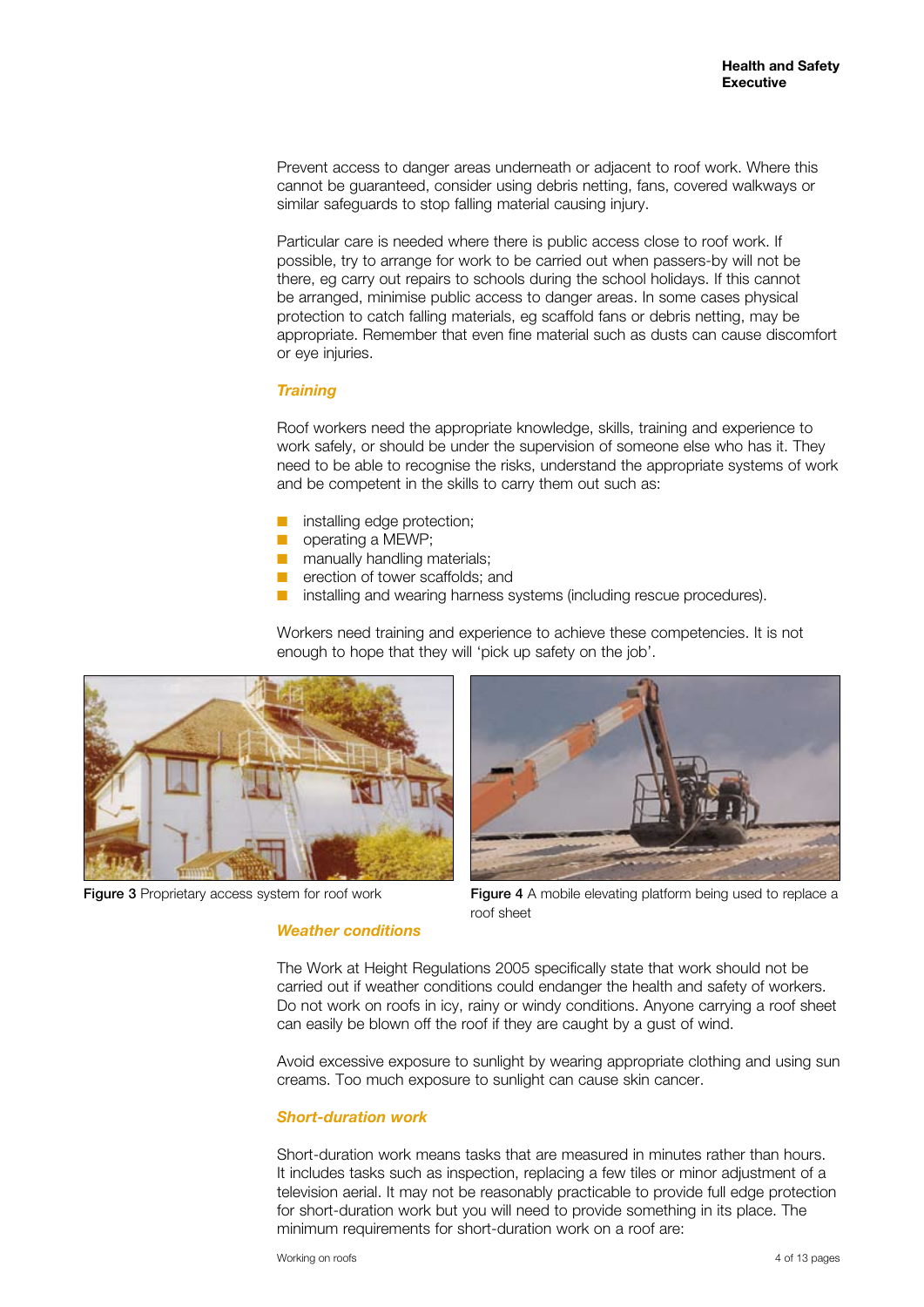- a safe means of access to the roof level; and
- a safe means of working on the roof (eg on a sloping roof, a properly constructed roof ladder, or on a flat roof, a harness with a sufficiently short lanyard that it prevents the wearer from reaching a position from which they could fall and attached to a secure anchorage).

Mobile access equipment or proprietary access systems can provide a suitable working platform from which to carry out some work. They can avoid the need for scaffolding and can be particularly appropriate for short-duration minor work.

# **Fragile roofs**

#### *What is fragile?*

Falls through fragile roofs account for 22% of all the deaths that result from a fall from height in the construction industry. A fragile material is one that does not safely support the weight of a person and any load they are carrying. The fragility of a roof does not depend solely on the composition of the material in it, the following factors are also important:

- thickness of the material:
- the span between supports:
- sheet profile;
- the type, number, position and quality of fixings;
- the design of the supporting structure, eg the purlins; and
- the age of the material.

Remember that even those roofs that were deemed to be 'non-fragile' when they were installed will eventually deteriorate and become fragile over time.

Sometimes the entire roof surface is fragile, such as many fibre cement roofs. Sometimes part of the roof is fragile, eg when fragile roof lights are contained in an otherwise non-fragile roof. Sometimes a roof is temporarily fragile, such as during 'built up' roof construction when only the liner is installed or sheets have not been secured. Sometimes the fragility of a roof may be disguised, eg when old roofs have been painted over. This guidance applies to all these situations.

The fragility, or otherwise, of a roof should be confirmed by a competent person before work starts. If there is any doubt, the roof should be treated as fragile unless, or until, confirmed that it is not. It is dangerous to assume that a roof is non-fragile without checking this out beforehand.

#### *Prevent unauthorised access*

Make sure that unauthorised access to the roof is prevented, eg by implementing a permit-to-work regime or blocking off roof access ladders. Make sure that appropriate warning signs are displayed on existing roofs, particularly at roof access points.

#### *Working on fragile materials*

Work on fragile materials must be carefully planned to prevent falls through the roof:

- all work should be carried out from beneath where this is practicable;
- where this is not possible, consider using a MEWP that allows operatives to carry out the work from within the MEWP basket without standing on the roof itself;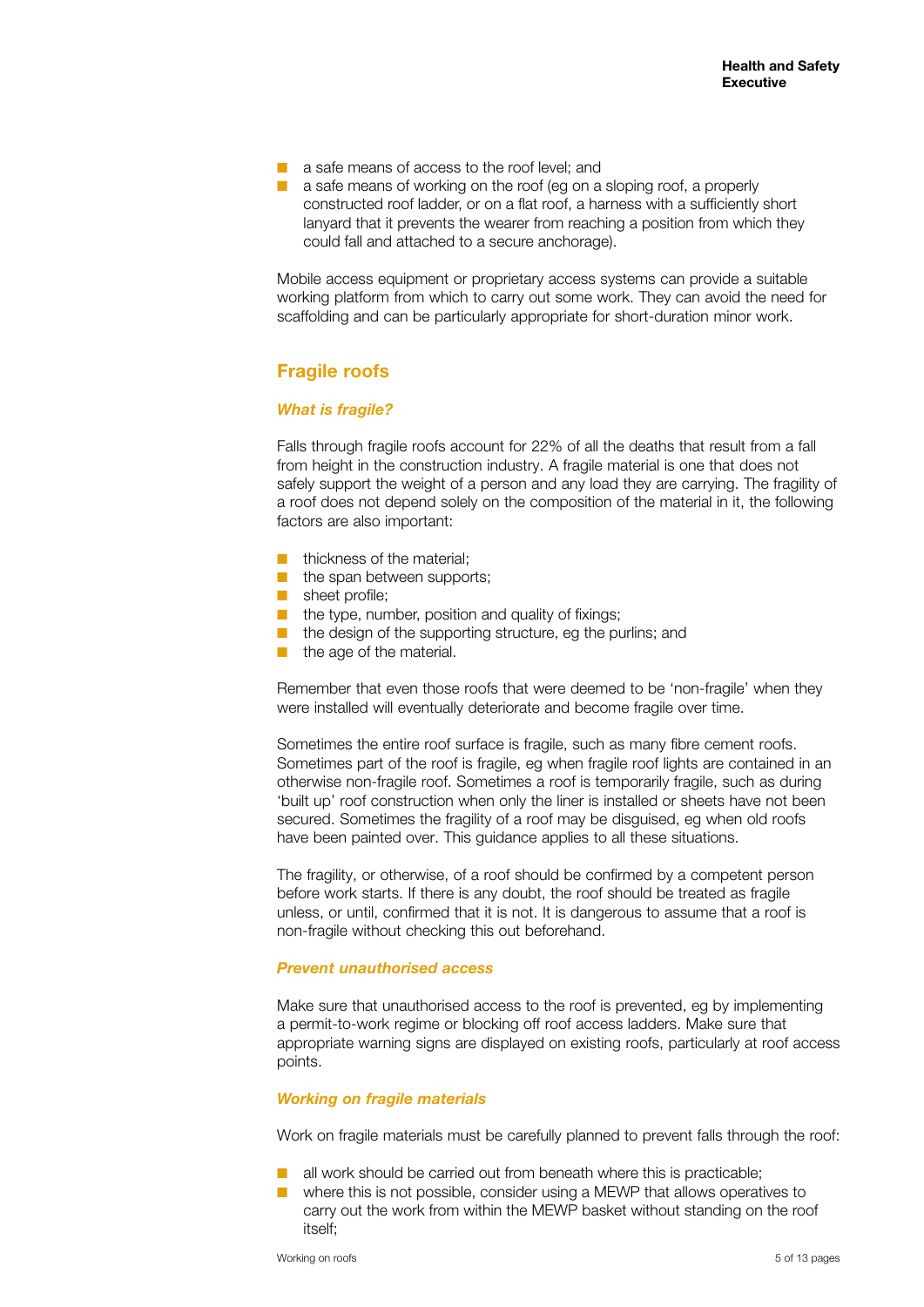■ if access onto the fragile roof cannot be avoided, edge protection should be installed around the perimeter of the roof and staging should be used to spread the load. Unless all the access and work is on staging and platforms that are fitted with guard rails, safety nets should be installed under the roof or a harness system should be used.

Where harnesses are used, they require adequate anchorage points. They also rely on user discipline, training and supervision to make sure that they are used consistently and correctly.

Support platforms should be of sufficient dimensions to allow the worker to move safely and use any equipment or materials safely.

Make sure that support platforms are long enough to provide adequate support across roof members. They should span across at least two purlins. Using a platform may spread the load, but it will not provide enough support if the only thing supporting it is the fragile material.

**Never** try to walk along the line of the roof bolts above the purlins or along the ridge, as the sheets can still crack and give way; they are not designed to support your weight.

Workers should not have to constantly move platforms about the roof. It is not acceptable to rely on using a pair of boards to 'leap-frog' across a fragile roof. Make sure there are enough platforms provided to avoid this.

Precautions are needed to prevent a person falling from the platform. Provide the platform with edge protection comprising top rail, intermediate rail (or equivalent protection) and toe board.

#### *Working near fragile material*

Protection is needed when anyone passes by or works near to fragile materials, eg:

- during access along valley gutters in a fragile roof;
- when fragile roof lights or smoke vents are contained in an otherwise non-fragile roof; or
- during access to working areas on a fragile roof.

Wherever possible make sure that all fragile materials 2 m or closer to the people at risk are securely covered and a warning notice displayed. Alternatively, provide continuous physical barriers with warning notices around or along the fragile material to prevent access to it. (Make sure that appropriate precautions are taken when installing such protection, eg the use of netting, birdcage scaffold or a harness system.)

Sometimes it will not be reasonably practicable to provide such protection, usually if the proximity to fragile material is irregular and short duration, ie a matter of minutes. Safety harnesses will usually be the appropriate solution and may be used in conjunction with any permanently installed running line systems.

Boundaries can be established identifying 'safe' areas containing the workplace and routes to and from it. If these are used:

- $\blacksquare$  the boundary should be at least 2 m from the nearest fragile material;
- the boundary does not need to comply with full edge protection standards, but there should be a continuous physical barrier (a painted line or bunting is not acceptable); and
- tight discipline is essential to make sure everyone stays inside the safe area at all times.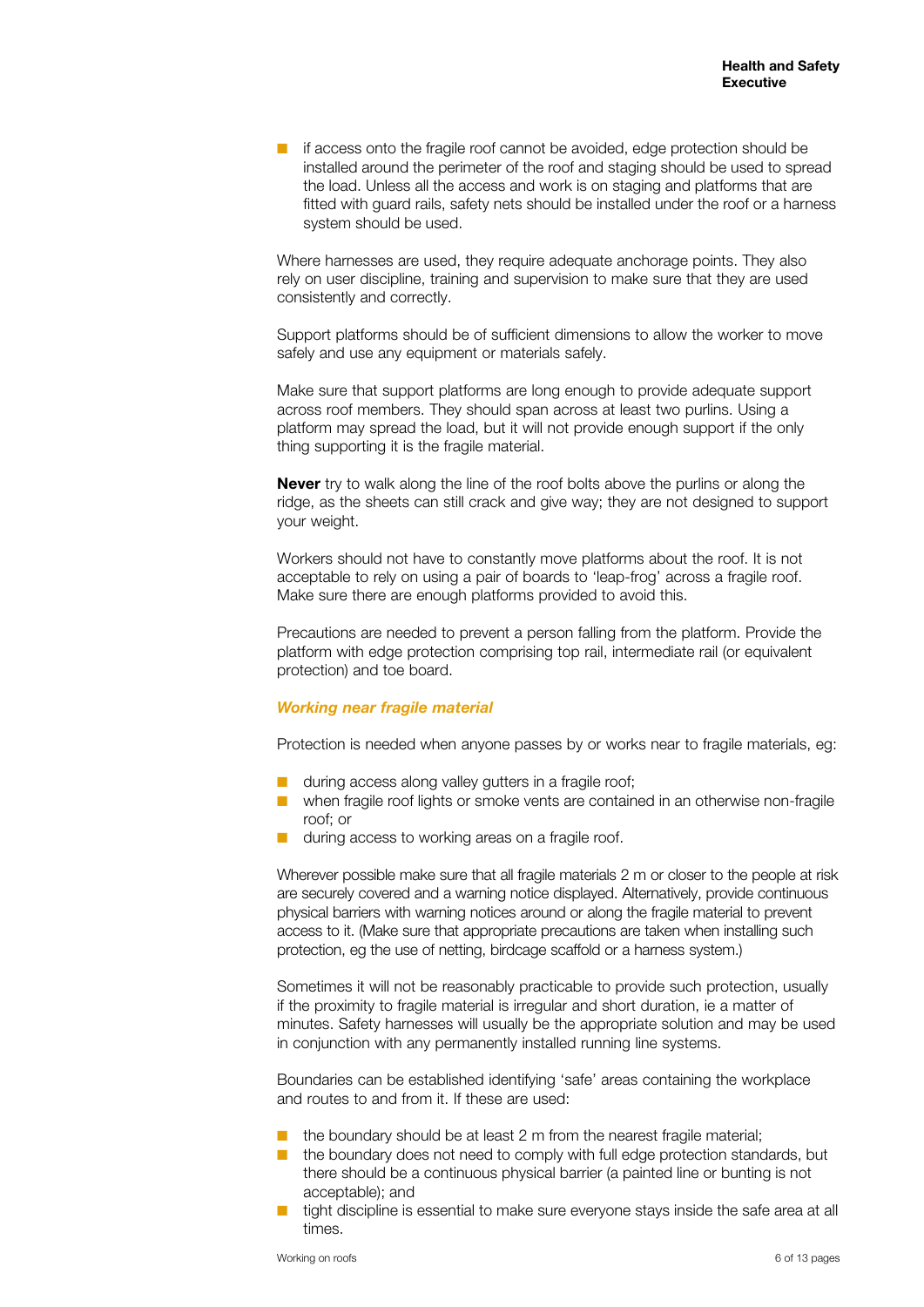# **Working on sloping roofs**

On traditional pitched roofs most people fall:

- from eaves:
- by slipping down the roof and then over the eaves;
- through the roof internally, eg during roof truss erection; or
- from gable ends.

#### *Edge protection*

Full edge protection at eaves level will normally be required for work on sloping roofs. The edge protection needs to be strong enough to withstand a person falling against it. The longer the slope and the steeper the pitch, the stronger the edge protection needs to be. A properly designed and installed independent scaffold platform at eaves level will usually be enough. Less substantial scaffolding barriers (rather than platforms) may not be strong enough for work on larger or steeper roofs, especially slopes in excess of 30°.

On some larger roofs, the consequences of sliding down the whole roof and hitting edge protection at the eaves may be such that intermediate platforms are needed at the work site to prevent this happening.

If the work requires access within 2 m of gable ends, edge protection will be needed there as well as at the eaves. Alternatively, consider using MEWPs (Figure 4) or proprietary access systems (Figure 3), which are easy to transport from site to site, quick to erect and provide good access, as an alternative to fixed edge protection where appropriate for the work you are planning.



#### *Roof ladders*

Figure 5 Typical sloping roof edge protection. Barriers shown in (a) can be useful where space is limited, but they are not capable of sustaining loads as large as (b), which also provides a

working platform

On sloping roofs, roof workers should not work directly on slates or tiles, as they do not provide a safe footing, particularly when they are wet. Use roof ladders and proprietary staging to enable safe passage across a roof. They must be designed for the purpose, of good construction, properly supported, and, if used on a sloping roof, securely fixed by means of a ridge hook placed over the ridge, bearing on the opposite roof. They should be used in addition to eaves-level edge protection. Gutters should not be used to support any ladder.

Working on roofs 7 of 13 pages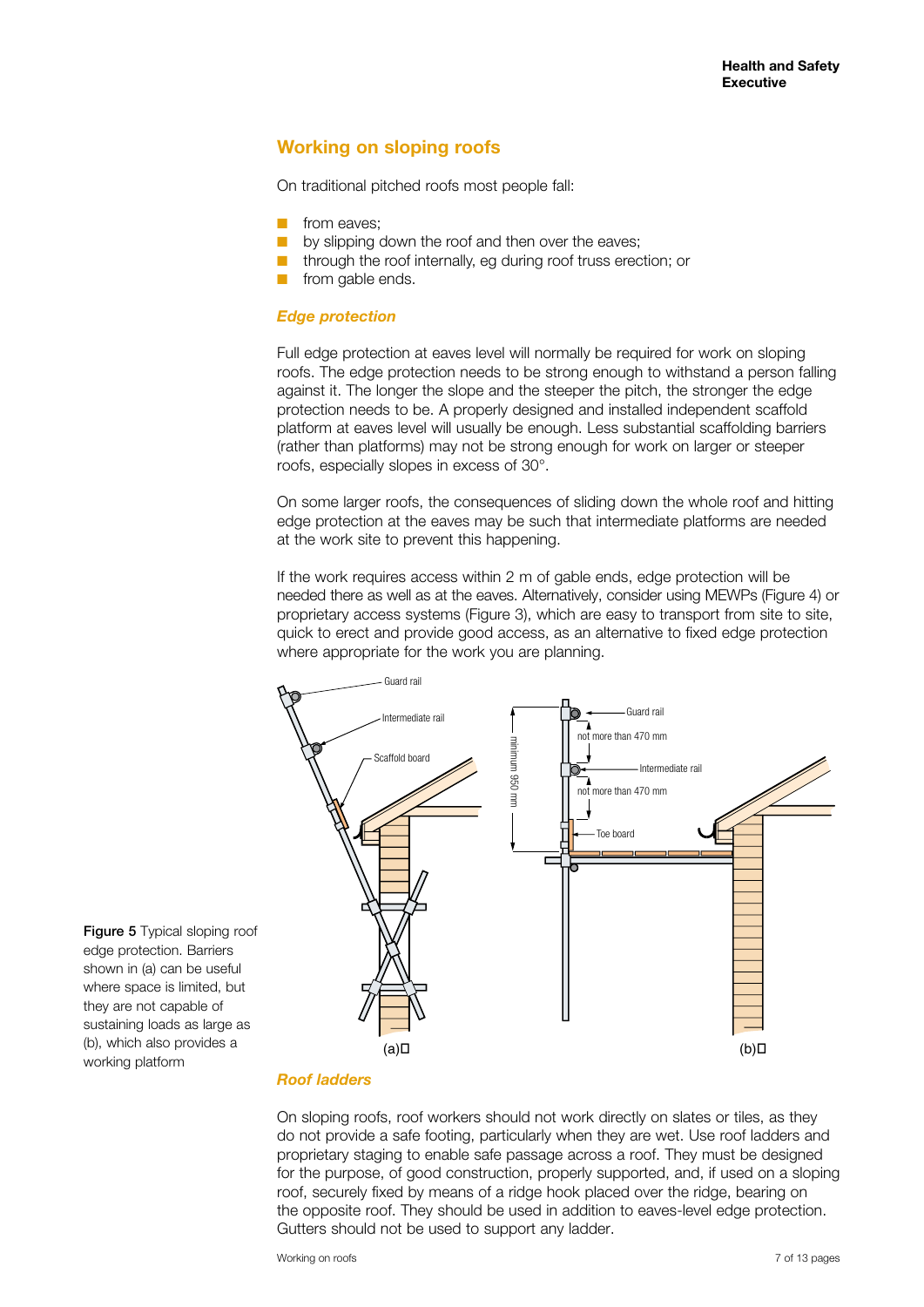#### *Short-duration work on sloping roofs*

Short-duration work means tasks that are measured in minutes rather than hours. It includes tasks such as inspection, replacing a few tiles or minor adjustments to a television aerial. **Work on a roof is still dangerous even if it only lasts a short time. Appropriate safety measures are essential.** 

It may not be reasonably practicable to provide full edge protection for shortduration work but you will need to provide something in its place. The minimum requirements for short-duration work on a roof are:

- a safe means of access to the roof level; and
- a properly constructed and supported roof ladder.



Mobile access equipment can provide a suitable working platform from which to carry out some work. It can do away with the need for scaffolding and can be particularly appropriate for short-duration minor work.

#### *Erecting roof trusses*

If possible, reduce the need for work at height by assembling roof sections on the ground and craning them into position.

If trusses are assembled in situ, provide a safe working platform around the perimeter of the roof together with measures to mitigate the distance and consequences of a fall should one occur. This can be achieved by providing a working platform or 'crash deck' immediately beneath the underside of the trusses. Either conventional scaffolding, or (if appropriate) proprietary plastic decking systems can be used for this. Alternatively, nets can be used if a safe clearance distance can be achieved below the net and a suitable fixing point is available. Alternatives to nets are soft landing systems such as bean or air bags. Providing nets or soft landing systems is particularly important when installing temporary bracing or before boarding out along the bottom chord of trusses where access is required within the trusses.

Figure 6 Roof truss built on the ground and lifted into position, avoiding the need to work over open joisting later on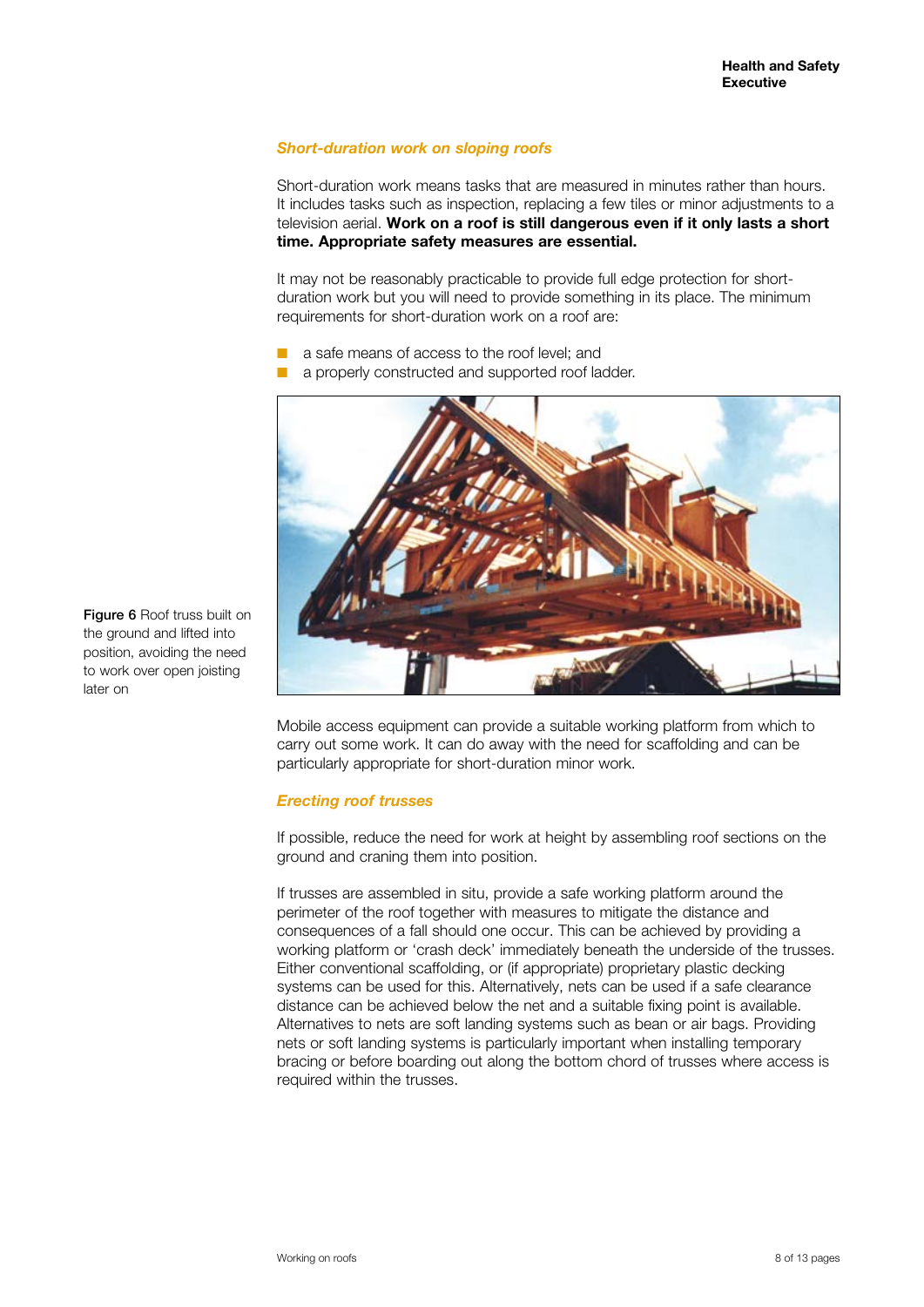# **Industrial roofing**

Building and working on steel-framed wide-span industrial roofs involves a number of hazards, such as falls:

- from the roof edge:
- through gaps in the partially completed roof;
- **■** through fragile liner panels or roof lights:
- from the leading edge when unprotected gaps are inevitable; and
- from the frame, eg when loading out with roof sheets.

These hazards can all arise not only at the working position but also the routes to and from it.

Properly erected safety nets are the preferred solution, in conjunction with edge protection around the perimeter of the roof. When using nets, additional leading edge protection (this is not edge protection on the perimeter of the building) will not normally be required.

#### *Systems of work*

Good planning and consideration of the hierarchy for work at height can significantly reduce the risks involved in industrial roofing. Consider reducing the need for operatives to move around the roof unnecessarily by:

- arranging for the right sheets to be delivered as they are needed, to the right place at the right time;
- splitting packs of roof sheets to produce mixed packs in the correct sequence for fixing;
- arranging access points that are convenient for the working position; and
- making full use of loading bays.

#### *Falls from the roof edge*

Full edge protection (top rail, toe board and intermediate protection) is required whenever the work requires access within 2 m of the roof perimeter. Edge protection is usually provided by an independent scaffold around the perimeter of the building or by barriers connected to the frame. An independent scaffold gives a higher standard of protection and a good standard of access along the structure. It also assists material loading and storage, eg when used with a fork lift/telehandler.

Where work is carried out 2 m back from the roof edge and no edge protection is in place, you should mark out the working area and routes to it with continuous physical barriers. Tight supervision will be necessary.

Netting capable of providing edge protection in certain circumstances is now available.

#### *Falls through gaps*

If the work involves any likelihood of access within 2 m of any gaps they should be covered with a material which is fixed in position and sturdy enough to take the weight of a person. If this is not possible, provide edge protection around the gap or as a last resort install safety netting beneath the gap.

#### *Falls through liner panels*

Liner panels on their own should be considered as fragile unless it has been conclusively confirmed that they are not.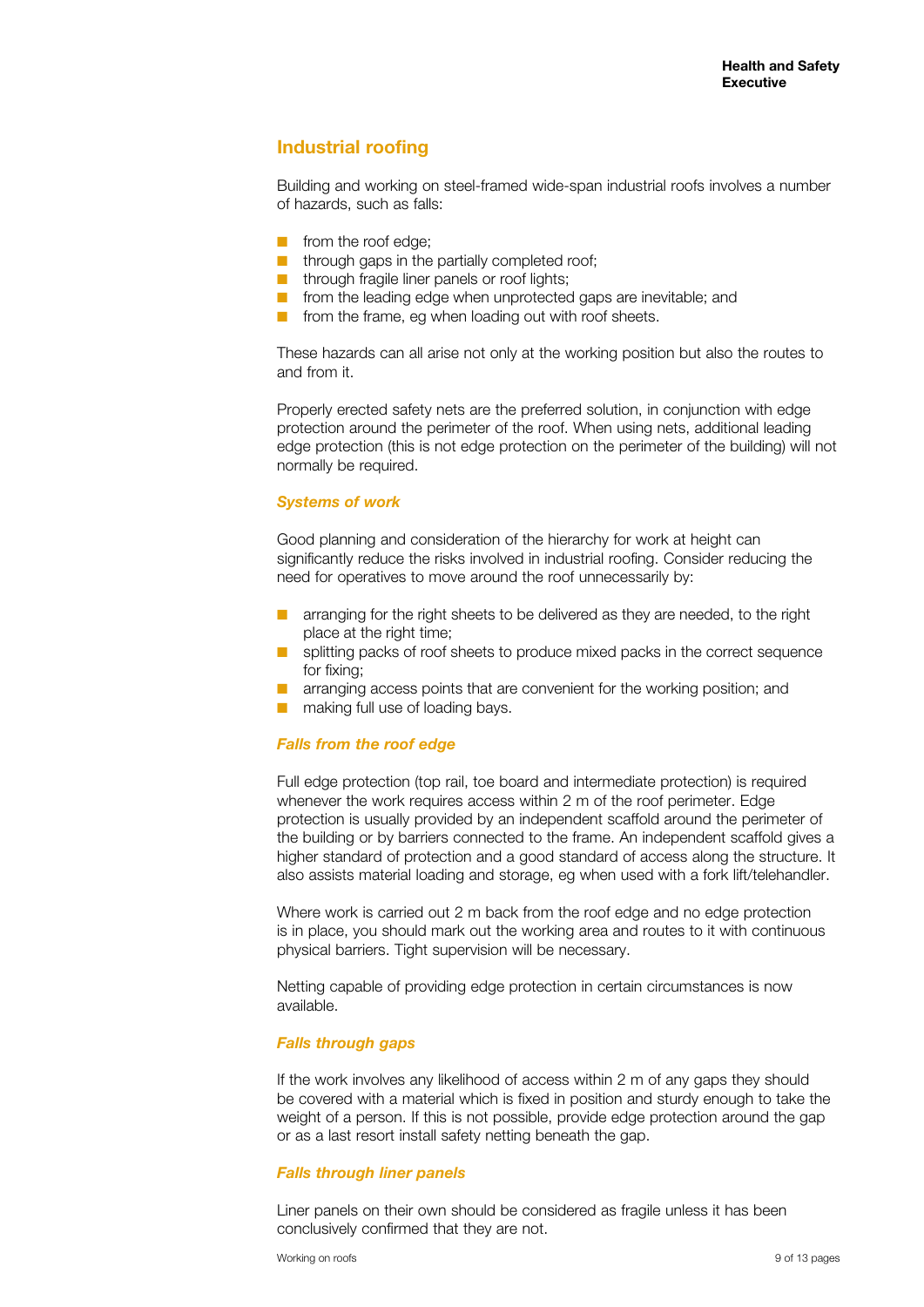All profiled sheeting should be specified to be non-fragile when fully fixed. Contractors need to be aware that unfixed or partially fixed materials cause the roof assembly to be deemed fragile. Carefully developed systems of work, including leading edge protection and being fully netted out underneath, must therefore remain in place.

#### *Falls from the leading edge*

Whatever system of work you choose, the presence of dangerous gaps is always a possibility as space is created to place the next leading edge sheet.

You must take precautions to prevent falls from these 'leading' edges. Nets and birdcage scaffolds are the preferred options in this instance. However, where these are not reasonably practicable you can consider using work restraint safety harnesses with running line systems or temporary barriers at the leading edge, eg trolley systems.



Safety netting is the preferred method of fall protection as it provides collective protection and does not rely on individual user discipline to guarantee acceptable safety standards. Using nets can simplify systems of work and protect both roof workers and others, such as supervisors.

If safety nets are used make sure that they:

- are installed as close as possible beneath the roof surface;
- are securely attached and will withstand a person falling onto them; and
- are installed and maintained by competent personnel.

Trolley systems can be a useful aid, but for many reasons are often not practicable or appropriate for all roofs, eg where there are hips or dormers. Remember that installing and moving such systems can involve significant risks.

If trolley systems are used, the system of work needs to be carefully thought out to avoid unnecessary risks, eg can roof workers lock the trolley in position after it has been moved forward without stepping over the newly created gap?

Make sure that other measures to minimise falls are also used to protect against potential falls through the gaps created as the leading edge moves forward.

Figure 7 Safety nets installed prior to sheeting. Note that the net is fixed as close to the underside of the roof as possible to minimise the extent of any fall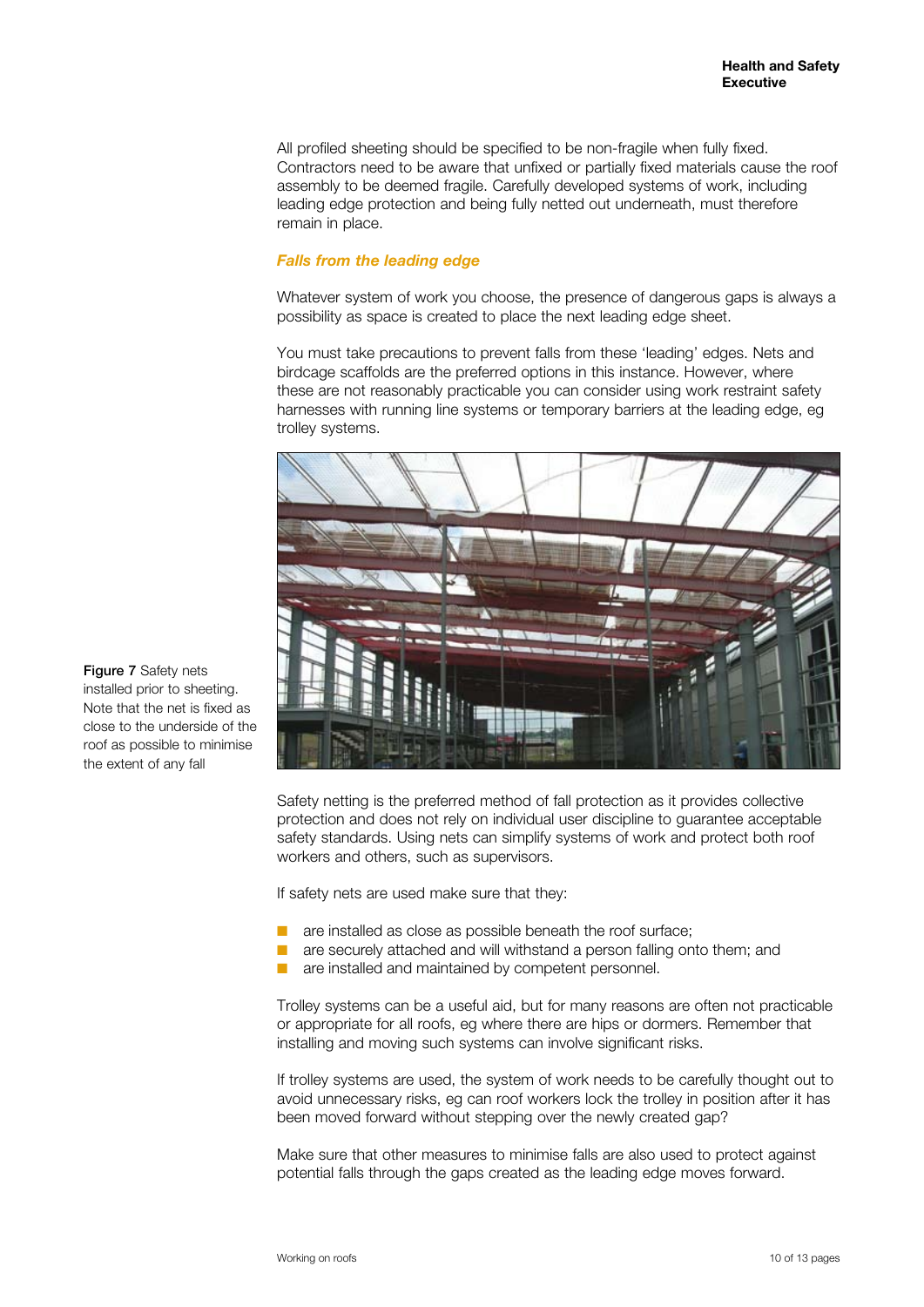If harnesses and running line systems are used make sure that they:

- are securely attached to an adequate anchorage point (trolley guard rails are not usually strong enough);
- are appropriate for the user and in good condition;
- are actually and properly used ensuring this requires tight discipline; and
- the running line and harness are compatible.

#### *Falling materials*

Try to avoid leaving materials on the roof when the site is closed, especially at weekends and during holiday periods. If materials are left on the roof make sure that they are secured so that they cannot be blown off the roof by windy weather.

Make sure that toe boards are in place around the roof perimeter.

Control other trades' access to areas underneath roofing work, unless protection such as debris netting is provided which **ensures** protection for anyone working underneath.

#### *Manual handling*

Handling awkward roof sheets is a particular problem for roof workers and can lead to back injuries which can cause a lifetime of pain and disability. The first question to ask is 'does the load need to be manually handled at all?' Consider whether the materials can be delivered directly to the point of use, possibly by crane or hoist, rather than being manually carried, pushed or pulled. Often this is necessary as some of the larger sheets on the market must not be manually handled due to their weight.

Where manual handling cannot be avoided, introduce systems which make manual handling easier. Provide workers with information about the weight of the loads they will have to carry. Handling teams of more than four people are not recommended due to the difficulty in co-ordinating the team members.

#### **Working on flat roofs**

Work on a flat roof is high risk. People can fall:

- from the edge of a completed roof;
- from the edge where work is being carried out; or
- through openings or gaps.

#### *Edge protection*

Unless the roof parapet provides equivalent safety, temporary edge protection will be required during most work on flat roofs. Both the roof edge and any openings in it need to be protected. It will often be more appropriate to securely cover openings rather than put edge protection around them. Any protection should be:

- in place from start to finish of the work; and
- strong enough to withstand people and materials falling against it.

Where possible the edge protection should be supported at ground level, eg by scaffold standards, so that there is no obstruction on the roof. If the building is too high for this, the roof edge upstand can support the edge protection provided it is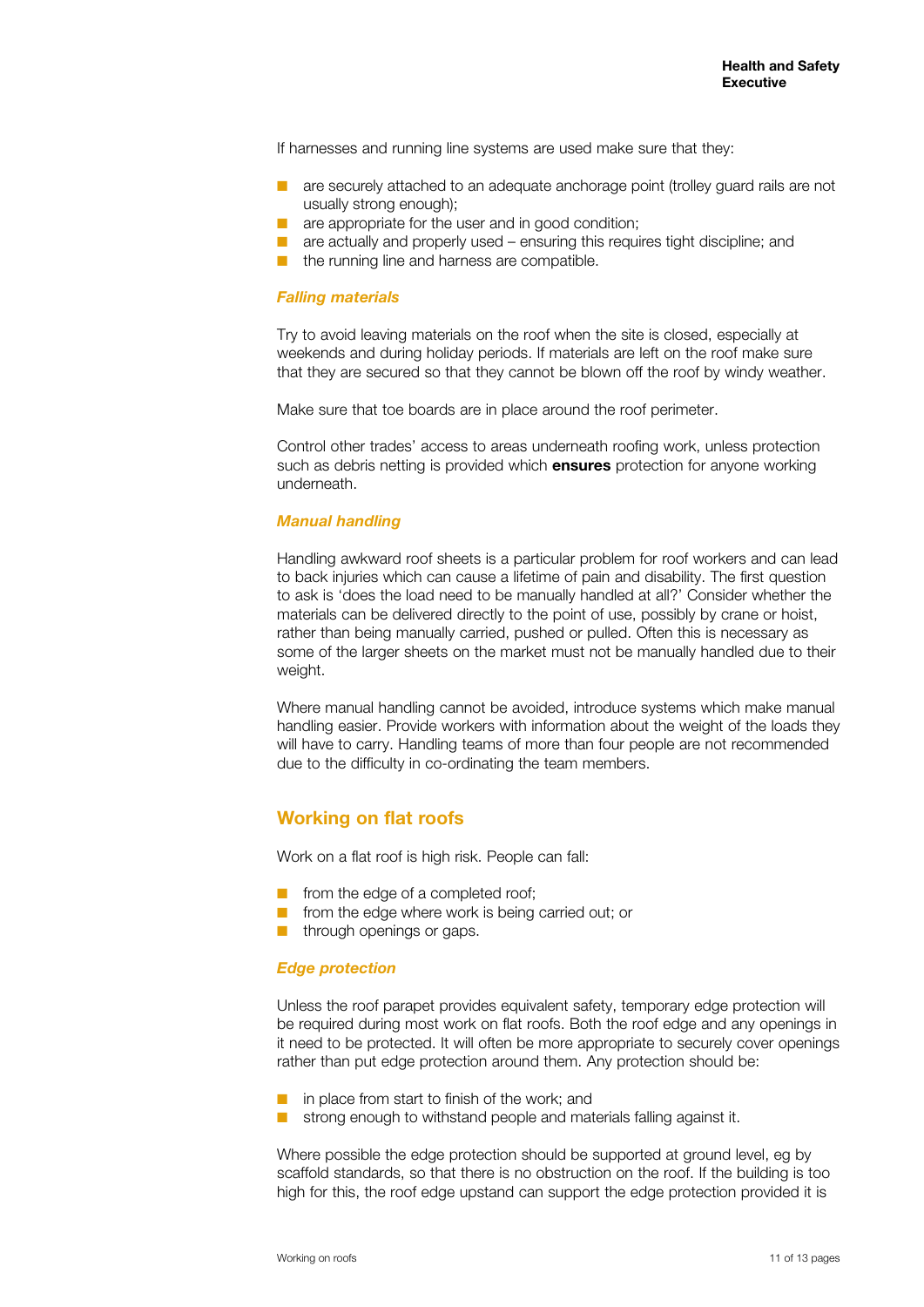strong enough. Edge protection can also be supported by frames, counterweights or scaffolding on the roof. The protection should be in place at all times. Guarding systems are widely available that enable roof repair work to carry on without removing any guard rails.

#### *Demarcating safe areas*

Full edge protection may not be necessary if limited work on a larger roof involves nobody going any closer than 2 m to an open edge. In such cases demarcated areas can be set up, outside which nobody goes during the work or access to it. Demarcated areas should be:

- limited to areas from which nobody can fall:
- indicated by a continuous physical barrier (full edge protection is not necessary but a painted line or bunting is not sufficient); and
- subject to tight supervision to make sure that nobody strays outside them (demarcation areas are unacceptable if this standard is not achieved).

#### *Short-duration work on flat roofs*

'Short duration' means a matter of minutes rather than hours. It includes such jobs as brief inspections or minor adjustment to a television aerial. **Work on a flat roof is still dangerous even if it only lasts a short time. Appropriate safety measures are essential.** 

It may not be reasonably practicable to provide edge protection during shortduration work. The minimum requirements for short-duration work on a roof are:

- a safe means of access to the roof level; and
- a safe means of working on the roof a harness with a sufficiently short lanyard that it prevents the wearer from reaching a position from which they could fall and attached to a secure anchorage.

Where safety harnesses are used they must be:

- appropriate for the user and in good condition;
- securely attached to an anchorage point of sufficient strength; and
- actually used tight management discipline is needed to ensure this.

# **Further reading**

*Managing health and safety in construction. Construction (Design and Management) Regulations 2007. Approved Code of Practice* L144 HSE Books 2007 ISBN 978 0 7176 6223 4

*Health and safety in roof work* HSG33 (Third edition) HSE Books 2008 ISBN 978 0 7176 6250 0

*Health and safety in construction* HSG150 (Third edition) HSE Books 2006 ISBN 978 0 7176 6182 4